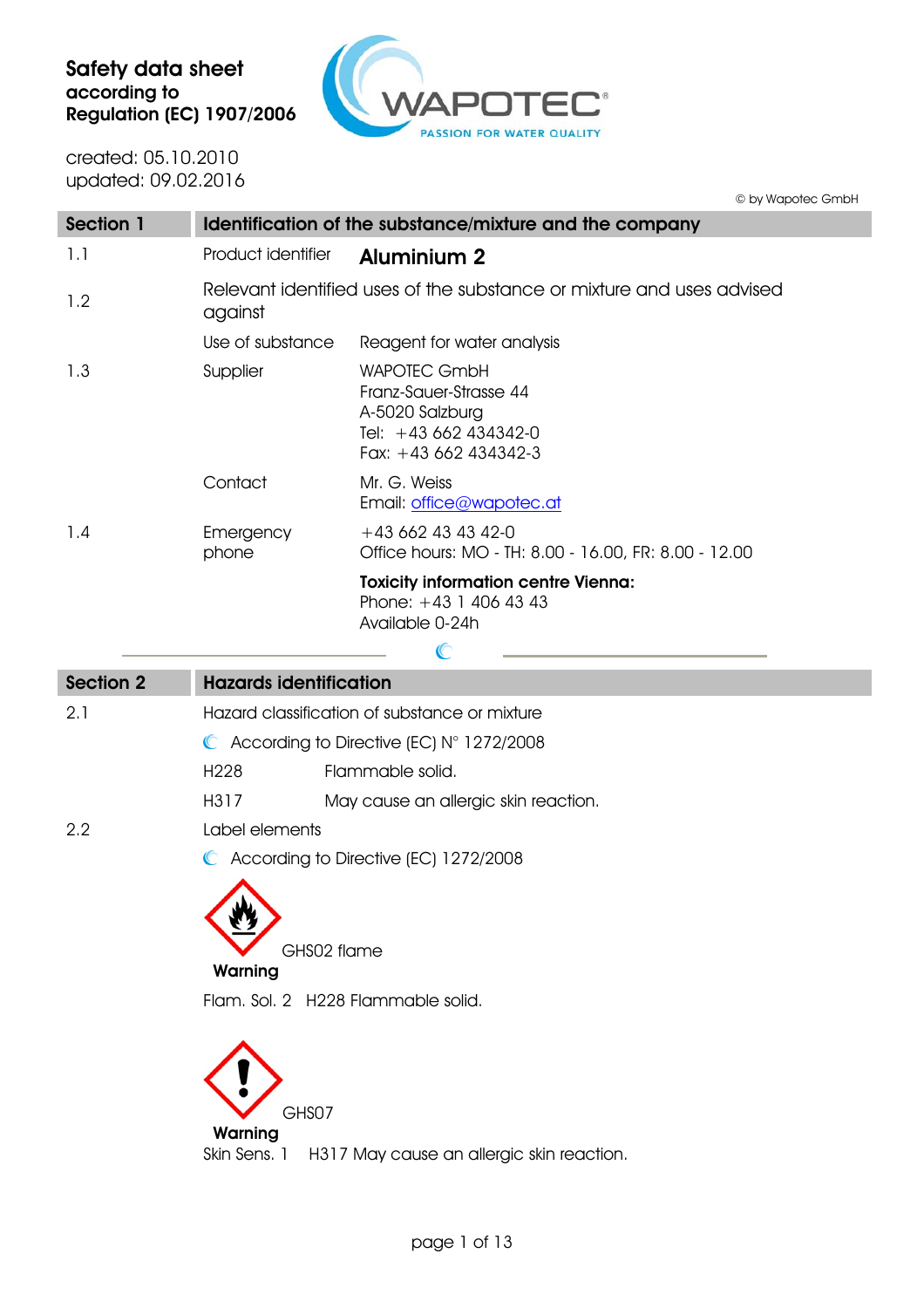

H317 May cause an allergic skin reaction.

P210 Keep away from heat – no smoking.

P280 Wear protective gloves.

P302+P352 IF ON SKIN: Wash with plenty of water.

P333+P313 If skin irritation or rash occurs: Get medical advice/attention

P501 Dispose of contents/container in accordance with local/regional/national/international regulations.

**C** Danger defining components for labeling

Methenamin (CAS: 100-97-0)

2.3 Other hazards: No further relevant information available.

Additional information: Reserved for industrial and professional use.

 $\mathbb{C}$ 

## Section 3 Composition/information on ingredients

3.2 Mixtures

C Chemical characteristics

Mixture of organic and inorganic compounds

**C** Dangerous ingredients:

|            | CAS #/                                  |        |                                        | Classification according to |
|------------|-----------------------------------------|--------|----------------------------------------|-----------------------------|
| Name       | EC $#/$<br>Index $#$                    | Conc % | Regulation (EC) 1272/2008 <sup>*</sup> |                             |
| Methenamin | 100-97-0/<br>202-905-8/<br>612-101-00-2 | 90-100 | flam, sol 2<br>skin sens 1             | H <sub>228</sub><br>H317    |

\* For the wording of H-Phrases and danger classification see section 16.

REACH - Pre-registered substances All components are REACH pre-registered.

| Section 4 | <b>First-aid measures</b>                     |  |  |
|-----------|-----------------------------------------------|--|--|
| 4.1       | Description of first aid measures             |  |  |
|           | Remove immediately all contaminated clothing. |  |  |
|           | After inhalation                              |  |  |

Move affected person immediately to fresh air. Seek medical treatment in case of symptoms.

**C** After skin contact

After skin contact, wash immediately with plenty of water.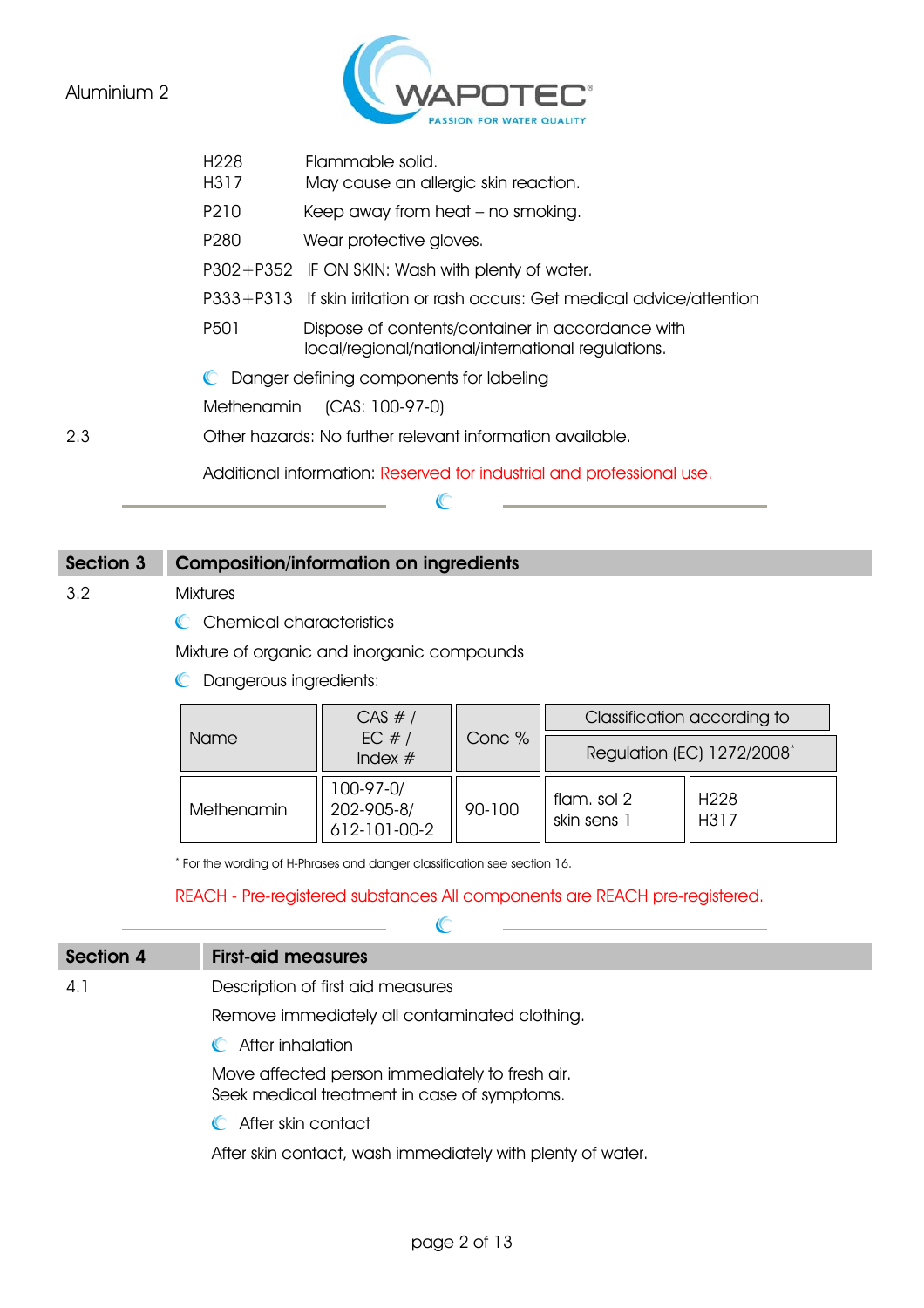

|                  | If skin irritation or rash occurs: Get medical advice/attention.<br>Get medical advice.                                                                                                                                                                 |
|------------------|---------------------------------------------------------------------------------------------------------------------------------------------------------------------------------------------------------------------------------------------------------|
|                  | C After eye contact                                                                                                                                                                                                                                     |
|                  | After eye contact, rinse eye for several minutes (at least 15 minutes) under running<br>water holding eye lids open. If symptoms persist, get medical advice.                                                                                           |
|                  | C After ingestion                                                                                                                                                                                                                                       |
|                  | Rinse the mouth with plenty of water and drink at least 1-2 glasses of water.<br>Get medical advice if symptoms persist.                                                                                                                                |
| 4.2              | Most important symptoms and effects, acute and delayed                                                                                                                                                                                                  |
|                  | Allergic reaction<br>Irritation<br>After inhalation: mucous membrane irritation, cough, breathing difficulty<br>After swallowing of large amounts: gastric or intestinal trouble, pain, sickness,<br>vomiting.<br>Danger:<br>Risk of skin sensitization |
| 4.3              | Indications for immediate medical attention or special treatment needed                                                                                                                                                                                 |
|                  | No further relevant information available.                                                                                                                                                                                                              |
|                  |                                                                                                                                                                                                                                                         |
| <b>Section 5</b> | <b>Fire-fighting measures</b>                                                                                                                                                                                                                           |
| 5.1              | Extinguishing media                                                                                                                                                                                                                                     |
|                  | Suitable extinguishing media<br>$\mathbb{C}$                                                                                                                                                                                                            |
|                  | Water haze                                                                                                                                                                                                                                              |
|                  | Carbon dioxide (CO <sub>2</sub> )<br>Alcohol-resistant foam<br>Fire-extinguishing powder                                                                                                                                                                |
|                  | Unsuitable extinguishing media for safety reasons                                                                                                                                                                                                       |
|                  | No further information available.                                                                                                                                                                                                                       |
| 5.2              | Special hazards arising from the substance or mixture                                                                                                                                                                                                   |

- 5.3 Special protective actions for fire-fighters
	- Special protective equipment Wear self-contained breathing apparatus. Wear full protective suit.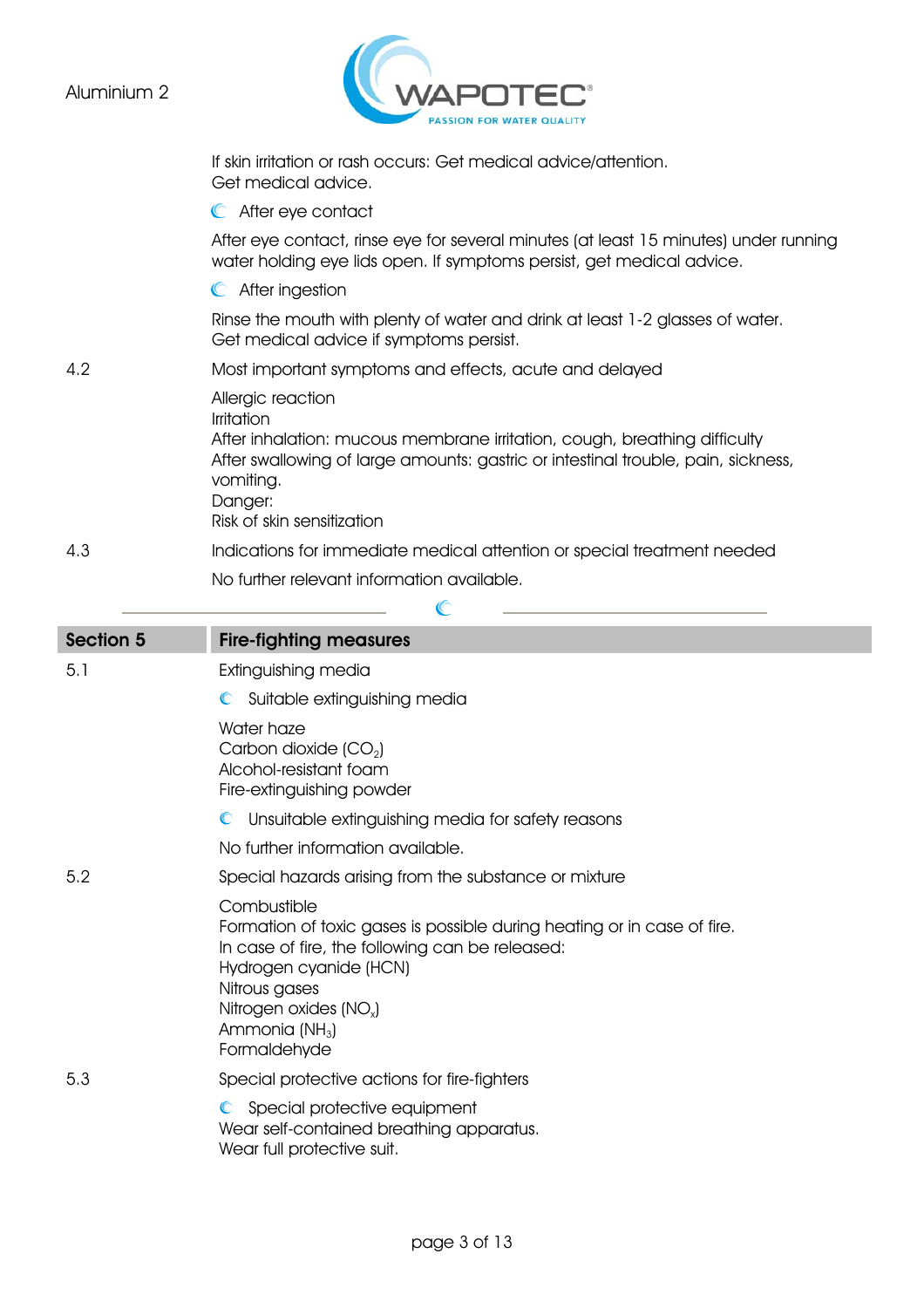

Additional information:

Collect contaminated fire fighting water separately. It must not enter drains. Dispose of fire debris and contaminated fire fighting water in accordance with official regulations.

Ambient fire may liberate hazardous vapours.

 $\mathbb{C}$ 

| Section 6 | <b>Accidental release mesures</b>                                                                                                         |
|-----------|-------------------------------------------------------------------------------------------------------------------------------------------|
| 6.1       | Personal precautions, protective equipment and suitable emergency procedures.                                                             |
|           | Wear protective equipment. Keep unprotected persons away.<br>Ensure adequate ventilation.                                                 |
| 6.2       | Environmental precautions                                                                                                                 |
|           | Do not allow product to reach sewage system or water bodies.<br>Damp down gases/fumes/haze with water spray jet.                          |
| 6.3       | Measures for cleaning/collecting:                                                                                                         |
|           | Ensure adequate ventilation.<br>Collect mechanically.<br>Dispose of contaminated material as waste according to section 13.               |
| 6.4       | Additional information                                                                                                                    |
|           | Information on safe handling see section 7.<br>Information on protective measures see section 8<br>Information on disposal see section 13 |
|           |                                                                                                                                           |

| <b>Section 7</b> | <b>Handling and storage</b>                                                                                                                                                                                                          |
|------------------|--------------------------------------------------------------------------------------------------------------------------------------------------------------------------------------------------------------------------------------|
| 7.1              | Precautions for safe handling                                                                                                                                                                                                        |
|                  | Ensure good ventilation/mechanical exhaustion at workplace.                                                                                                                                                                          |
| 7.2              | Conditions for safe storage including any incompatibilities                                                                                                                                                                          |
|                  | C Fire and explosion protection measures                                                                                                                                                                                             |
|                  | Take precautionary measures against electrostatic charges.<br>Dust can form an explosive mixture with air.<br>Keep away from ignition source - do not smoke.                                                                         |
|                  | Design of storage rooms and container                                                                                                                                                                                                |
|                  | Keep container tightly sealed.<br>Store under dry and cool conditions.<br>Protect from heat and direct sunlight.<br>Protect from humidity and keep away from water.<br>Product is hygroscopic.<br>Protect from the effects of light. |
|                  | Recommended storage temperature: $20^{\circ}C$ +/-5 $^{\circ}C$                                                                                                                                                                      |
|                  | Material incompatibility                                                                                                                                                                                                             |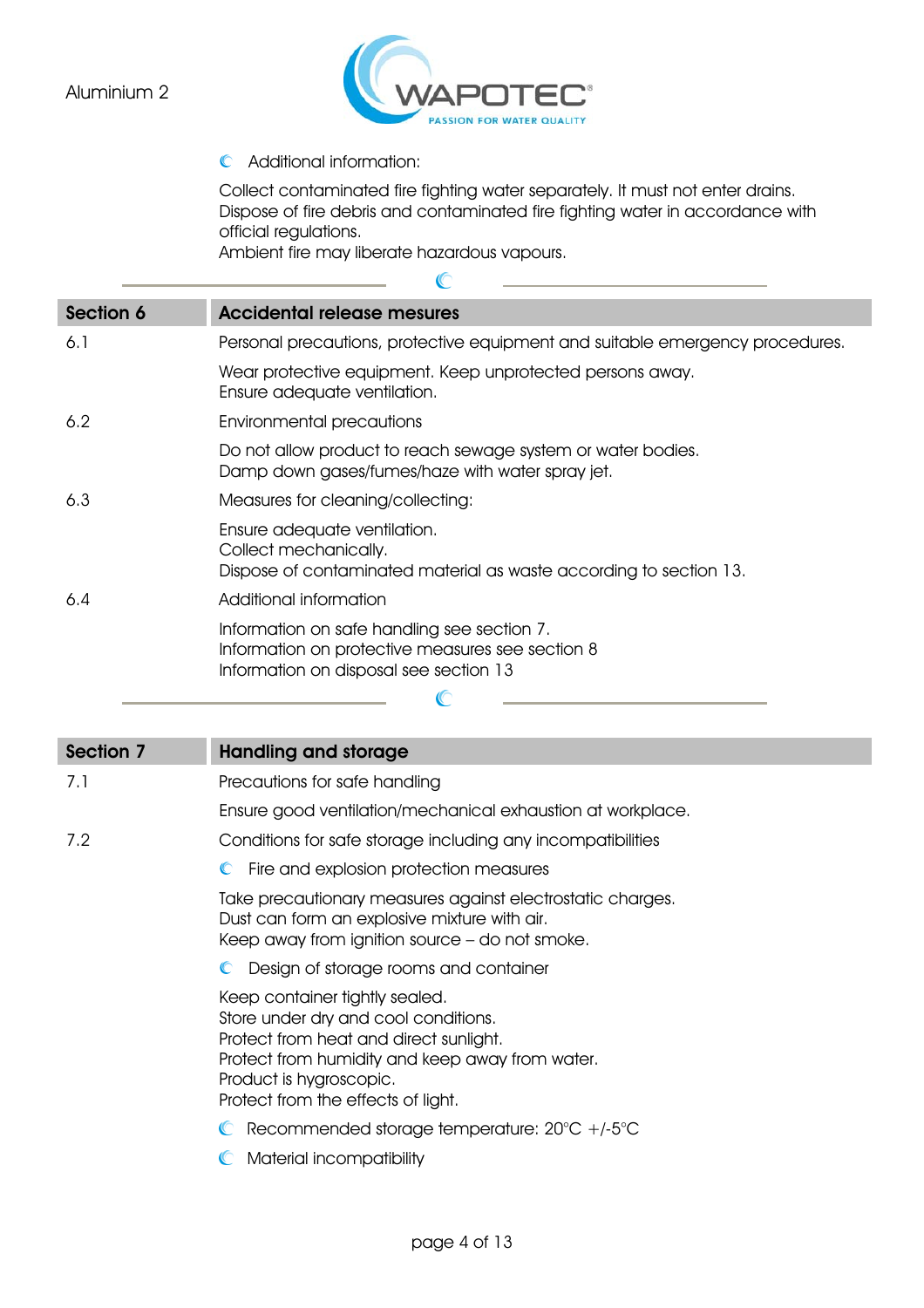

Store away from oxidizing agents.

C VbF class: 4.1B

7.3 Specific end uses

No further information available.

# C Section 8 Exposure controls and personal protection 8.1 Control parameters Components with specific control parameters

| CAS: 100-97-0 Methenamine |                                     |  |
|---------------------------|-------------------------------------|--|
| OEL (Sweden)              | Short-term value: 5 mg/m $3$        |  |
|                           | Long-term value: $3 \text{ mg/m}^3$ |  |
|                           |                                     |  |

Regulatory information OEL (Sweden): AFS2011: 18

DNELs

Derived No Effect Level (DNEL)

| CAS: 100-97-0 Methenamine |             |                                                   |
|---------------------------|-------------|---------------------------------------------------|
| l Dermal                  | <b>DNEL</b> | 8,8 mg/kg (Worker / long-term / systemic effects) |
| Inhalative                | DNEL        | 31 mg/kg (Worker / long-term / systemic effects)  |

**C** Recommended monitoring procedures

Methods for measurement of the workplace atmosphere have to correspond to the requirements of norms DIN EN 482 and DIN EN 689.

PNECs

Predicted No Effect Concentration (PNEC)

| CAS: 100-97-0 Methenamine |                                   |  |
|---------------------------|-----------------------------------|--|
| <b>PNEC</b>               | 100 mg/l (Sewage treatment plant) |  |
|                           | 0,5 mg/l (Marine water sediment)  |  |
|                           | 2,4 mg/l (Fresh water sediment)   |  |
|                           | 3 mg/l (Fresh water)              |  |

Additional information:

The lists that were valid during the compilation were used as basis.

#### 8.2 Exposure controls

**C** Engineering measures

Technical measures and appropriate working operations should be given priority over the use of personal protective equipment.

**C** General protective and hygiene measures

Follow usual precautions when dealing with chemicals. Keep away from food and drinks. Do not eat, drink or smoke at work, wash hands before breaks and end of work.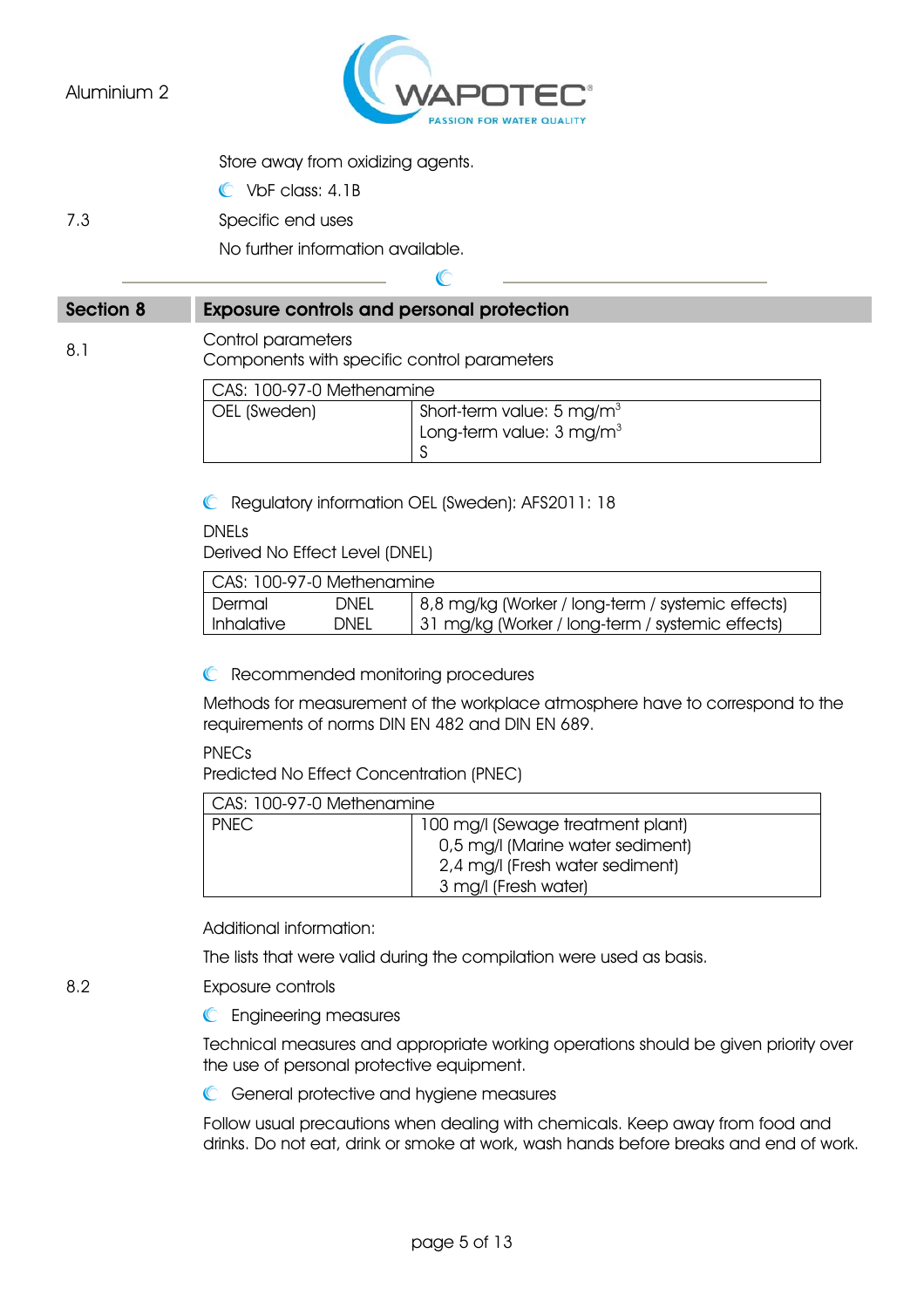

Avoid eye and skin contact. Avoid inhaling of steams/aerosols. Change contaminated work wear immediately and clean it before the next wearing. Preventive skin protection.

Protective equipment should be selected specifically for the working place, depending on concentration and quantity of the hazardous substances handled. The resistance of the protective clothing to chemicals should be ascertained with the respective supplier.

**C** Respiratory protection

Use breathing protection against the effects of fumes/dust/aerosol. Recommended filter device for short term use: Filter P2

**C** Hand protection

Protective gloves.

Preventive skin protection by use of skin-protecting agents is recommended. After use of gloves apply skin-cleaning agents and skin cosmetics.

Glove material: Nitrile rubber, NBR Recommended thickness of the material:  $\geq 0.11$  mm Penetration time of glove material: Value for the permeation: Level =  $1$  (<10 min) The exact break through time has to be found out by the manufacturer of the protective gloves and has to be observed.

Eye protection:

Safety glasses use against the effects of fumes / dust

**C** Personal protection

Protective work clothing

| <b>Section 9</b> | <b>Physical and chemical properties</b>               |                           |  |
|------------------|-------------------------------------------------------|---------------------------|--|
| 9.1              | Information on basic physical and chemical properties |                           |  |
|                  | Appearance                                            | <b>Tablets</b>            |  |
|                  | Color                                                 | White                     |  |
|                  | Odor                                                  | Amine-like                |  |
|                  | Odor threshold                                        | Not determined            |  |
|                  | pH-value (9 g/l) at 20 $^{\circ}$ C                   | 7.5                       |  |
|                  | Melting point/Freezing point                          | Not determined            |  |
|                  | Boiling point / Boiling range                         | Not determined            |  |
|                  | Flash point                                           | 250° C (CAS 100-97-0)     |  |
|                  | Flammability (solid, gas)                             | Flammable solid           |  |
|                  | Decomposition                                         | $>$ 263 °C (CAS 100-97-0) |  |

 $\mathbb{C}$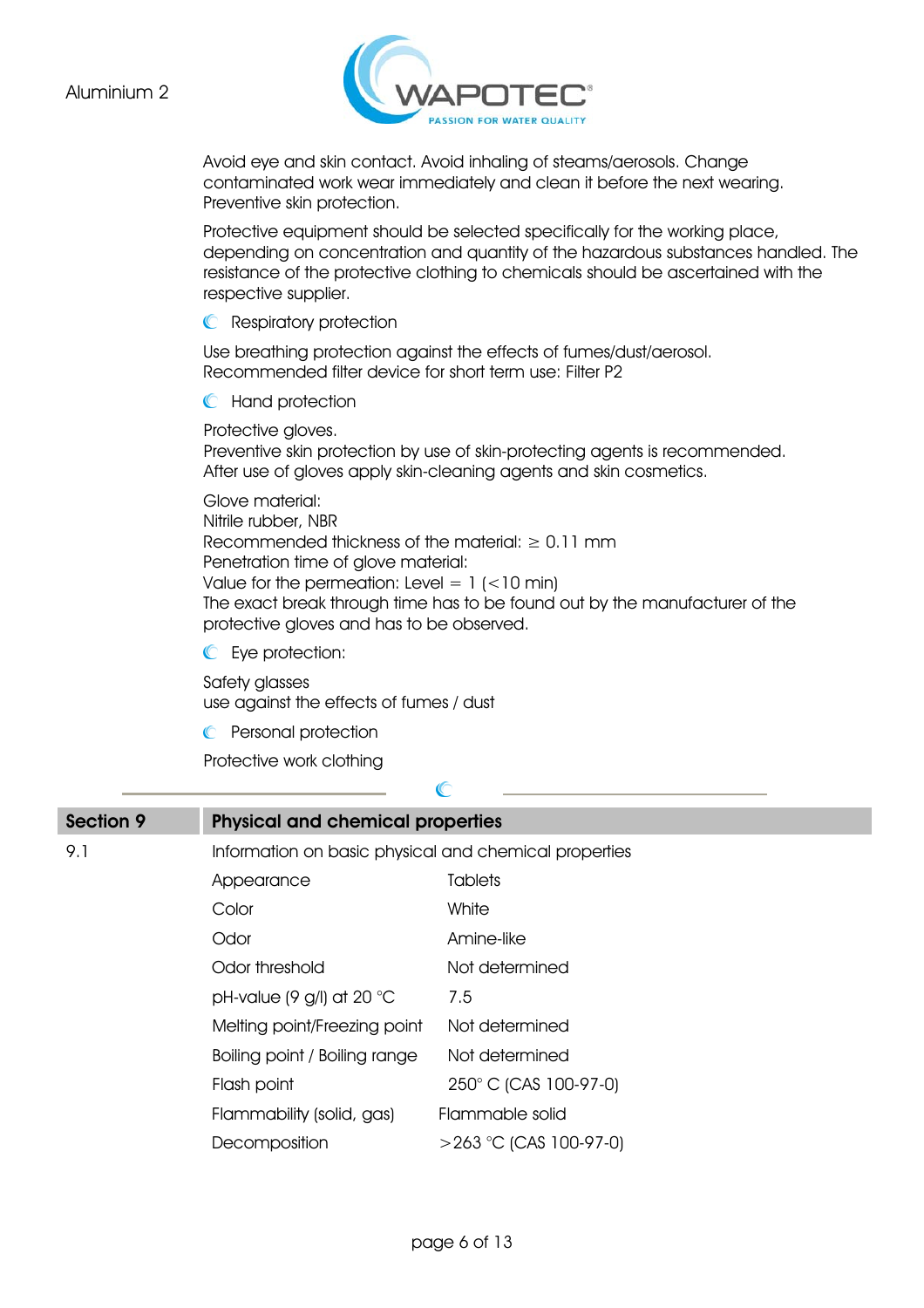## Aluminium 2

 $9.2.$ 



|      | temperature                                              |                                                                                                                                                                                                                 |
|------|----------------------------------------------------------|-----------------------------------------------------------------------------------------------------------------------------------------------------------------------------------------------------------------|
|      | Auto ignition temperature                                | Product is not self-igniting                                                                                                                                                                                    |
|      | <b>Explosive properties</b>                              | Product is not explosive.<br>The following applies in general to flammable organic<br>substances/preparations:<br>Dust explosion possible if in powder or granular form (fine<br>distribution), mixed with air. |
|      | Lower explosion limit                                    | $20$ g/m <sup>3</sup> (CAS 100-97-0)                                                                                                                                                                            |
|      | Upper explosion limit                                    | Not determined                                                                                                                                                                                                  |
|      | Oxidizing properties                                     | None                                                                                                                                                                                                            |
|      | Vapor pressure at 20 $^{\circ}$ C                        | $<$ 0,01 hPa (CAS 100-97-0)                                                                                                                                                                                     |
|      | Density $(20 °C)$                                        | $1,36$ g/cm <sup>3</sup>                                                                                                                                                                                        |
|      | Relative density                                         | Not determined                                                                                                                                                                                                  |
|      | Vapour density                                           | Not applicable                                                                                                                                                                                                  |
|      | Evaporation rate                                         | Not applicable                                                                                                                                                                                                  |
|      | Solubility in water (20 °C)                              | Soluble                                                                                                                                                                                                         |
|      | Partition coefficient:<br>n-octanol-water                | Not applicable                                                                                                                                                                                                  |
|      | Viscosity                                                | Not applicable                                                                                                                                                                                                  |
|      | Solvent content:<br>Organic solvents:<br>Solids content: | 0,0%<br>100%                                                                                                                                                                                                    |
| 9.2. | Other information:                                       |                                                                                                                                                                                                                 |
|      |                                                          |                                                                                                                                                                                                                 |

No further relevant information available.

| Section 10 | <b>Stability and reactivity</b>                                                                                                                                                                                                                      |
|------------|------------------------------------------------------------------------------------------------------------------------------------------------------------------------------------------------------------------------------------------------------|
| 10.1       | Reactivity                                                                                                                                                                                                                                           |
|            | Dust can combine with air to form an explosive mixture.                                                                                                                                                                                              |
| 10.2       | Chemical stability                                                                                                                                                                                                                                   |
|            | Stable at ambient temperature (room temperature).                                                                                                                                                                                                    |
| 10.3       | Possibility of hazardous reactions                                                                                                                                                                                                                   |
|            | In contact with nitrites, nitrates or nitrous acid possible release of nitrosamines<br>(carcinogenic)! with nitric acid, acetic anhydride, iodide<br>$---$ > Explosive<br>Reacts with peroxides<br>Reacts with oxidizing agents<br>Reacts with acids |
| 10.4       | Conditions to avoid                                                                                                                                                                                                                                  |

 $\mathbb{C}$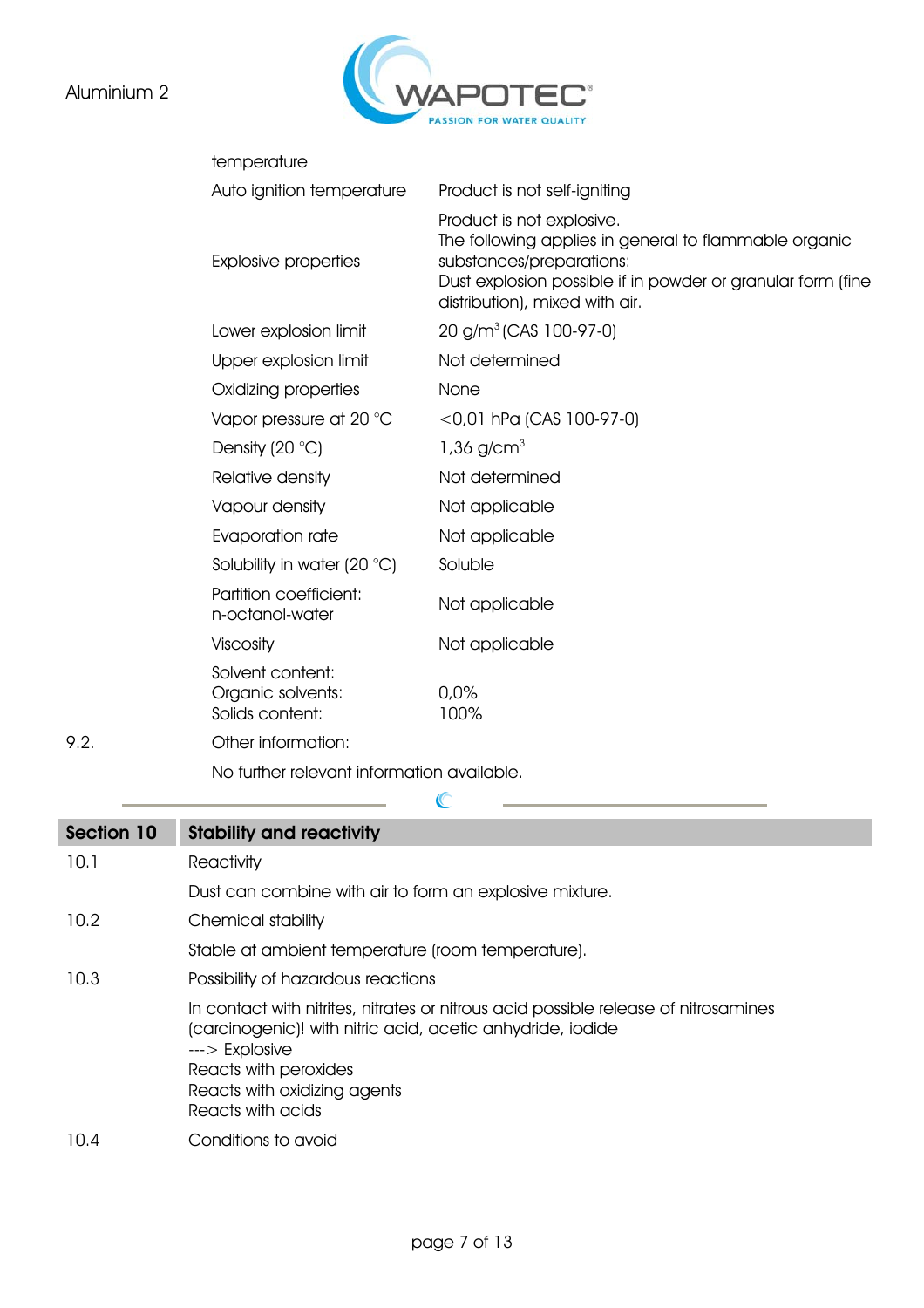

Avoid overheating.

10.5 Incompatible materials No further relevant information available. 10.6 Hazardous decomposition products Nitrous gases Formaldehyde Ammonia  $(NH_3)$ In case of fire: see section 5

#### Section 11 Toxicological information

11.1 Information on toxicological effects

Acute toxicity: Based on available data, the classification criteria are not met.

LD/LC50 values that are relevant for classification (literature)

 $\mathbb{C}$ 

| CAS: 100-97-0 methenamine |                  |                                 |
|---------------------------|------------------|---------------------------------|
| Oral                      | ∟∟ <sub>50</sub> | 9200 mg/kg (rat) (IUCLID)       |
| Dermal                    | $L_{50}$         | $>$ 2000 mg/kg (rat) (OECD 402) |

**C** Primary irritant effect:

Skin: Temporary erythema possible

Eye: Possible irritant effect

| I Information on components: |          |                          |
|------------------------------|----------|--------------------------|
| CAS: 100-97-0 methenamine    |          |                          |
| l Irritation of skin         | OFCD 404 | (rabbit: non irritation) |
| Irritation of eyes           | OFCD 405 | (rabbit: non irritation) |

**C** Sensitization

May cause an allergic skin reaction.

| Information on components: |                    |                        |
|----------------------------|--------------------|------------------------|
| LCAS: 100-97-0 methenamine |                    |                        |
| Sensitization              | OECD 406           | (guinea pig: positive) |
|                            | Patch test (human) | (positive) (UCLID)     |

The following statements refer to the mixture.

C Cancerogenity

Based on available data, the classification criteria are not met.

**C** Mutagenicity

Based on available data, the classification criteria are not met.

**C** Reproductive toxicity

Based on available data, the classification criteria are not met.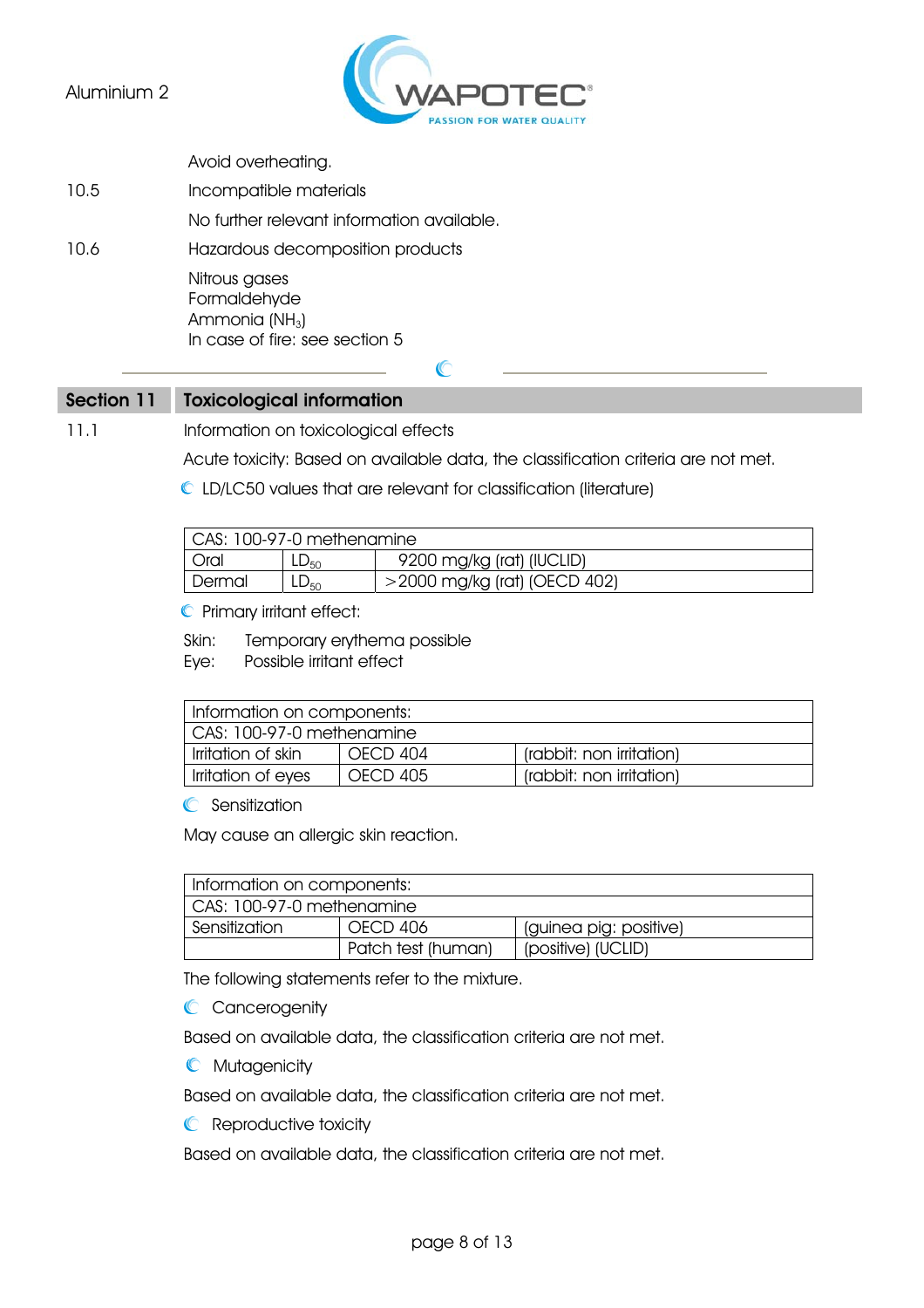

STOT (specific target organ toxicity) – single exposure: Based on available data, the classification criteria are not met. STOT (specific target organ toxicity) – repeated exposure: Based on available data, the classification criteria are not met.

Aspiration hazard Based on available data, the classification criteria are not met.

Information on components OECD 414: Teratogenicity testing OECD 473: Mutagenicity testing OECD 471, 474, 476: Germ mutagenicity testing

| CAS: 100-97-0 methenamine |  |                                                                 |
|---------------------------|--|-----------------------------------------------------------------|
| OECD 471                  |  | (negative)   (Bacterial Reverse Mutation Test – Ames test)      |
| OECD 474                  |  | (negative)   (Mammalian Erythrocyte Micronucleus Test) (IUCLID) |

Additional toxicological information:

Under given conditions, contact with nitrites or nitric acid can lead to the formation of nitrosamines, which have shown themselves to be carcinogenic in animal experiments.

**C** Effect on human beings

CAS 100-97-0: Can cause kidney damages.

## C

#### Section 12 Ecological information

12.1 Toxicity

Aquatic toxicity

| CAS 100-97-0 methenamine |                                      |  |
|--------------------------|--------------------------------------|--|
| FC50                     | 36 mg/l/48h (daphnia magna) (IUCLID) |  |
| <b>FC10</b>              | 5 mg/l (Fisch)                       |  |
| LC50 (static)            | 41 mg/l/96h (bluegill) (US-EPA)      |  |
|                          |                                      |  |

**C** Bacterial toxicity

Sulphates toxic >2,5 g/l

| CAS 100-97-0 methenamine |                                             |  |
|--------------------------|---------------------------------------------|--|
| EC10 (static)            | >5000 mg/l (Bacterial toxicity) (DIN 38412) |  |
|                          | (Merck, Vibrio fischeri)                    |  |

**C** Other information

Toxic for fish:

Magnesium compounds: 100 – 400 mg/l

12.2 Persistence and degradability

CAS-No 100-97-0: not easily biodegradable.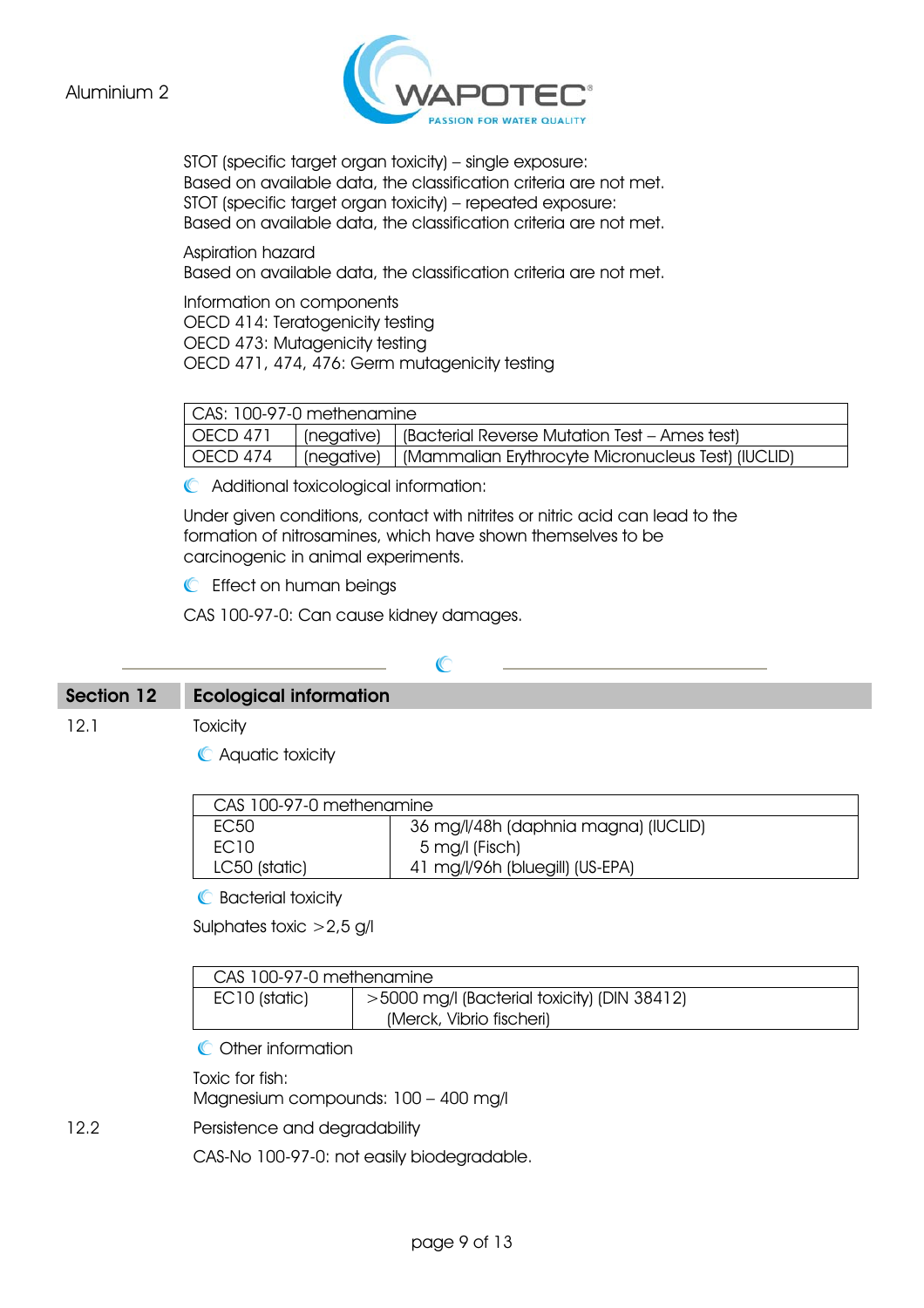

|                   | CAS 100-97-0 methenamine<br><b>OECD 302 C</b><br>39-47% / 28d (.) (Modified MITI Test (II))                                                                                                                                                                                                                                       |  |  |
|-------------------|-----------------------------------------------------------------------------------------------------------------------------------------------------------------------------------------------------------------------------------------------------------------------------------------------------------------------------------|--|--|
| 12.3              | <b>Bioaccumulation potential</b>                                                                                                                                                                                                                                                                                                  |  |  |
|                   | Pow $=$ n-octanol/water partition coefficient.<br>$log Pow < l = Does not accumulate in organisms.$                                                                                                                                                                                                                               |  |  |
|                   | C Behaviour in environmental systems                                                                                                                                                                                                                                                                                              |  |  |
|                   | CAS 100-97-0 methenamine<br>-2.84 (.) (experimental) (IUCLID)<br>log Pow:                                                                                                                                                                                                                                                         |  |  |
| 12.4              | Mobility in soil                                                                                                                                                                                                                                                                                                                  |  |  |
|                   | No further relevant information available.                                                                                                                                                                                                                                                                                        |  |  |
| 12.5              | Results of PBT- and vPvB-assessment                                                                                                                                                                                                                                                                                               |  |  |
|                   | This mixture does not contain any substances that are assessed to be persistent,<br>bioaccumulative and toxic (PBT) or very persistent and very bioaccumulative (vPvB),<br>according to the criteria given in Annex XIII of Regulation (EC) No. 1907/2006.                                                                        |  |  |
| 12.6              | Other adverse effects                                                                                                                                                                                                                                                                                                             |  |  |
|                   | Avoid transfer in the environment.                                                                                                                                                                                                                                                                                                |  |  |
|                   | (Mixture) Water hazard class 1 (German Regulation)<br>(self-assessment acc. VwVwS Annex 4 Nr. 3)<br>Slightly hazardous to water<br>Do not allow undiluted product or large quantities of it to reach ground water, water<br>bodies or sewage system.<br>Must not reach sewage water or drainage ditch undiluted or unneutralized. |  |  |
| <b>Section 13</b> | <b>Disposal considerations</b>                                                                                                                                                                                                                                                                                                    |  |  |
| 13.1              | C Waste treatment methods                                                                                                                                                                                                                                                                                                         |  |  |
|                   | Must not be disposed of together with household garbage. Do not allow product to<br>reach sewage system.<br>Hand over to disposers of hazardous waste. Chemicals must be disposed of in<br>compliance with national and regional regulations.                                                                                     |  |  |
|                   | C Waste key number                                                                                                                                                                                                                                                                                                                |  |  |
|                   | $\cdots$                                                                                                                                                                                                                                                                                                                          |  |  |

16 05 06

Waste name

Laboratory chemicals, consisting of or containing dangerous substances, including mixtures of laboratory chemicals.

**C** European waste catalogue

EWC-waste key is source-related. The decision is up to the enduser.

C Contaminated packaging material

Chemicals must be disposed of in compliance with national and regional regulations.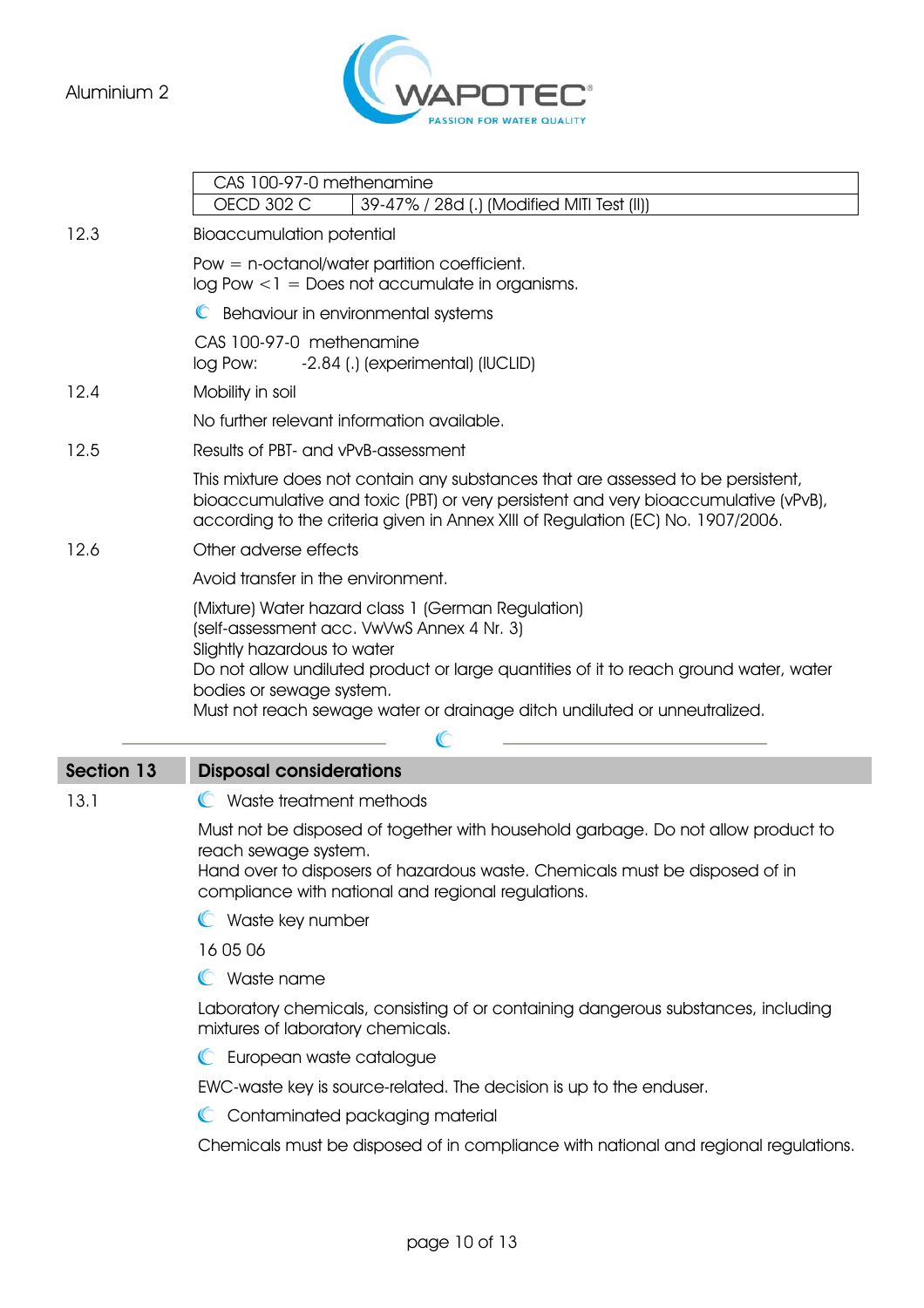### Aluminium 2



 $\sigma$ 

Recommended cleaning agent: Water, if necessary with cleaning agent.

| Section 14 | <b>Transport information</b>                                                                                                                                                       |
|------------|------------------------------------------------------------------------------------------------------------------------------------------------------------------------------------|
|            | No dangerous good according to regulation for transport of dangerous goods.                                                                                                        |
| 14.1       | <b>UN-Number</b>                                                                                                                                                                   |
|            | 1328                                                                                                                                                                               |
| 14.2       | Proper UN-shipping name                                                                                                                                                            |
|            | <b>HEXAMETHYLENTETRAMIN</b><br><b>HEXAMETHYLENETETRAMINE</b>                                                                                                                       |
| 14.3       | Transport hazard class                                                                                                                                                             |
|            | 4.1                                                                                                                                                                                |
|            | (F1) flammable solids, self-reactive substances and solid desensitized explosives                                                                                                  |
| 14.4       | Packaging group                                                                                                                                                                    |
|            | $\frac{1}{2}$                                                                                                                                                                      |
| 14.5       | Environmental hazards                                                                                                                                                              |
|            | Not applicable.                                                                                                                                                                    |
| 14.6       | Special precautions for the user                                                                                                                                                   |
|            | Warning: Flammable solids, self-reactive substances and solid desensitized explosives.<br>Kemler-number:<br>40<br><b>EMS-number:</b><br>$F-A, S-G$<br><b>Stowage Category</b><br>A |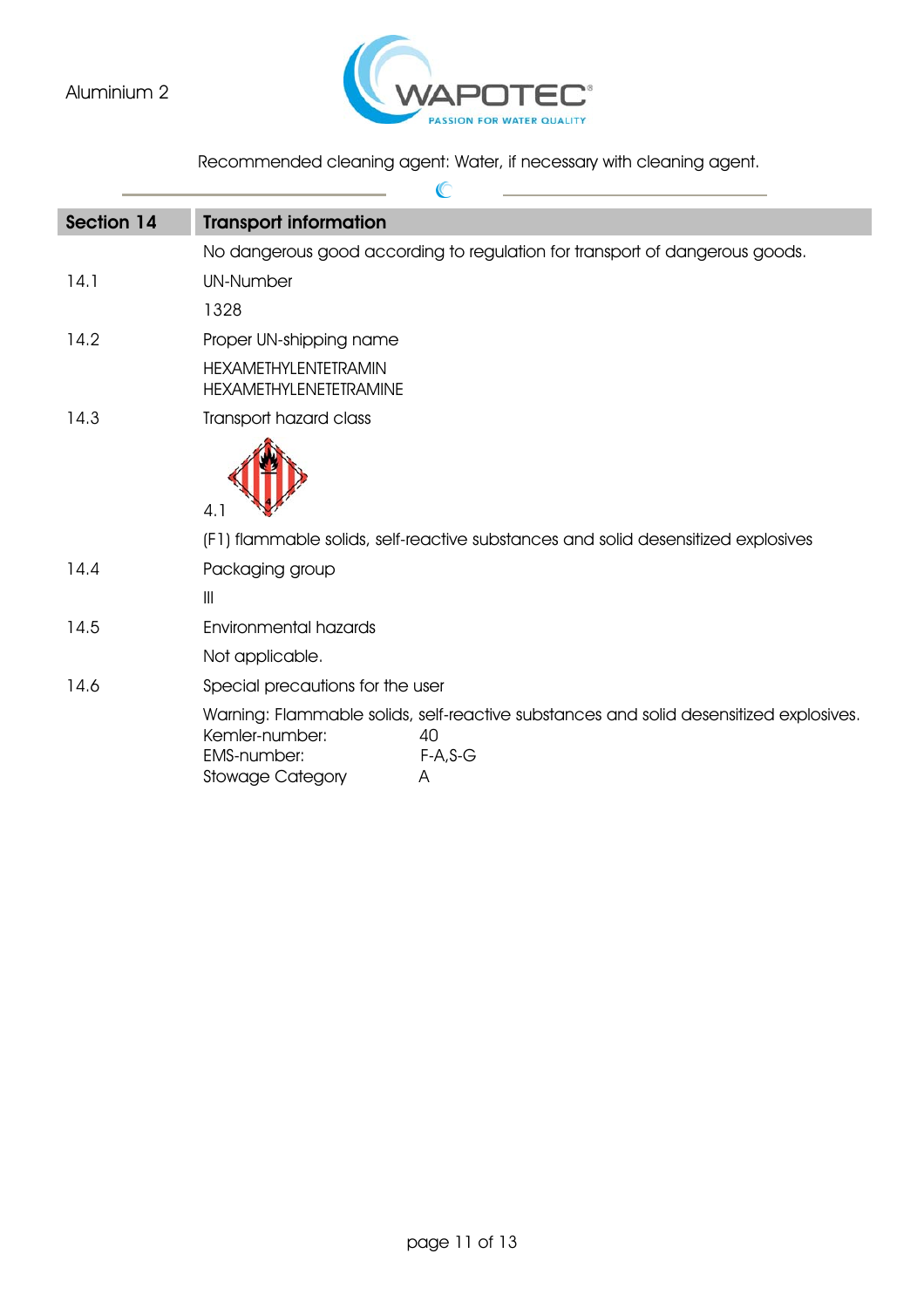#### Aluminium 2



14.7 Transport in bulk according to Annex II of MARPOL73/78 and the IBC Code Not applicable.

> $\mathbb{C}$ Transport/Additional information

| ADR/RID                  |                                                              |
|--------------------------|--------------------------------------------------------------|
| Limited quantities (LQ)  | 5 kg                                                         |
| Exempted quantities (EQ) | Code: F1                                                     |
|                          | Maximum net quantity per inner packaging:<br>30 <sub>g</sub> |
|                          | Maximum net quantity per outer packaging: 1000 g             |
| Transport category       | 3                                                            |
| Tunnel restriction code  | F                                                            |
| <b>IMDG</b>              |                                                              |
| Limited quantities (LQ)  | 5 kg                                                         |
| Exempted quantities (EQ) | Code: E1                                                     |
|                          | Maximum net quantity per inner packaging:<br>30 <sub>g</sub> |
|                          | Maximum net quantity per outer packaging: 1000 g             |
|                          |                                                              |

#### Section 15 Regulatory information

15.1 Safety-, health-, ambient- and legislation specific instructions for substance or mixture

 $\mathbb{C}$ 

This safety data sheet complies with the Regulations (EC) Reach N° 1907/2006. The mixture is classified according to regulation (EC)1272/2008 Annex I.

#### National regulations:

#### Austria:

|              | ChemG 1996-amendment 2011<br>This product is classified hazardous (hazardous preparation) according to the<br>Austrian chemical legislation of 1996-amendment 2011. |
|--------------|---------------------------------------------------------------------------------------------------------------------------------------------------------------------|
| $\mathbb{C}$ | VbF - Directive about combustible liquids (BGBI 1991/240)<br>This product is not considered as combustible liquid acc. VbF.                                         |
|              | Germany:                                                                                                                                                            |
|              | Classification in water hazard classes according VwVwS / Annex 4<br>WP 1 (slightly hazardous for water)                                                             |
|              | Regulation (EC) N° 689/2008 concerning the export and import of dangerous<br>chemicals<br>None of the ingredients is listed.                                        |
|              |                                                                                                                                                                     |
|              | Regulation (EC) N° 1005/2009 on substances that deplete the ozone layer<br>None of the ingredients is listed.                                                       |
|              | Directive 2012/18/EU (SEVESO III) Named dangerous substances - ANNEX I                                                                                              |
|              |                                                                                                                                                                     |